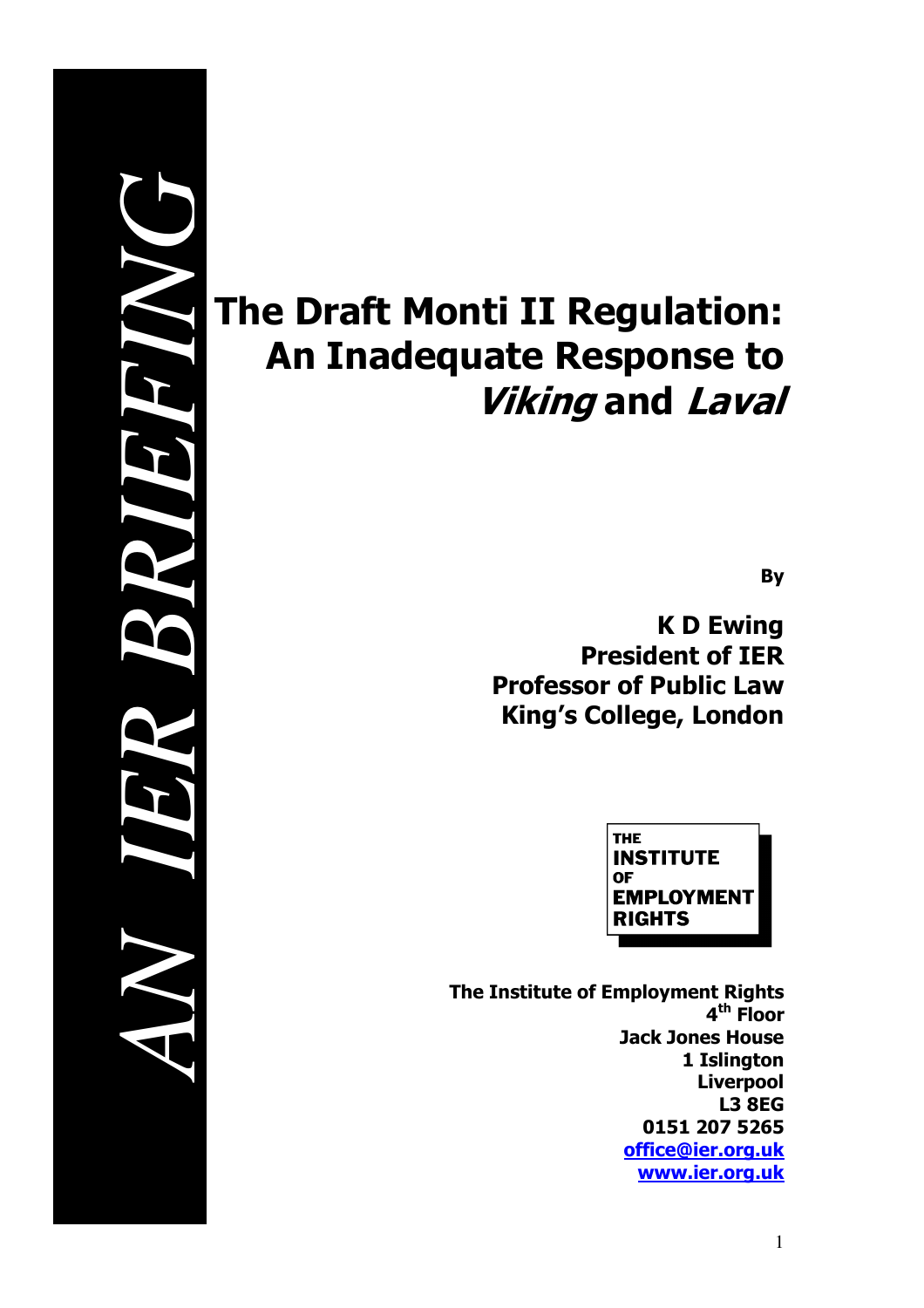### **Introduction**

1 In my view, there is nothing of merit in the Draft Monti II Regulation, the contents of which reflect a failure to understand the serious implications of the *Viking and Laval* decisions, and a failure also to address the changing nature of human rights law insofar as it affects the right to strike.

2 The failure to understand the implications of the *Viking and Laval* cases is reflected in the explanatory memorandum, which refers to 'positive elements' of the *Viking and Laval* jurisprudence. There are no positive elements: these decisions plot EU law on the right to strike at the same place as English domestic law over 100 years ago. That is to say that it will almost certainly always be unlawful in those EU cross border situations where *Viking and Laval* are relevant.

3 The failure to address the changing nature of human rights law is reflected in the fact that the *Viking and Laval* jurisprudence (which appears simply to be written into the draft regulation) has been overtaken by events, by developments in other legal forums to which the ECJ/CJEU is bound to have regard. In my view, inadequate account is taken of these developments by those responsible for drafting the proposed Regulation.

### **Why are** *Viking* **and** *Laval* **a Problem?**

4 The *Viking and Laval* decisions are a problem for trade unions because of their impact on the freedom to take collective action in an EU trans-national context. It is true, as the Explanatory Memorandum accompanying the Draft Regulation points out, that in *Viking and Laval* the Court recognised for the first time that 'the right to take collective action, including the right to strike, forms an integral part of Community law, the observance of which the Court ensures. But the Court also imposed restrictions and limitations that have the effect of ensuring that the right can never be exercised in practice, without the real fear of legal liability.

• *Case C-438/05, Viking Line v ITF (11 December 2007)*

5 In this first case, the Court held that although protected by domestic labour law (the Finnish Constitution), industrial action may be unlawful under EU law if it breaches the terms of the EC Treaty, Art 43 (now TFEU, Art 49). The case concerned industrial action by the Finnish Seamen's Union (FSU) and the ITF against a Finnish company proposing to re-flag a vessel (the *Rosella*) in Estonia, where terms of employment were lower than in Finland.

6 The Court referred to a number of international treaties (including ILO Convention 87), and accepted that collective action 'may, in principle, be justified by an overriding reason of public interest, such as the protection of workers' (para 90). However, the ECJ had a poor understanding of the scope and content of Convention 87, holding that the right to strike under EU law was subject to very tight restrictions: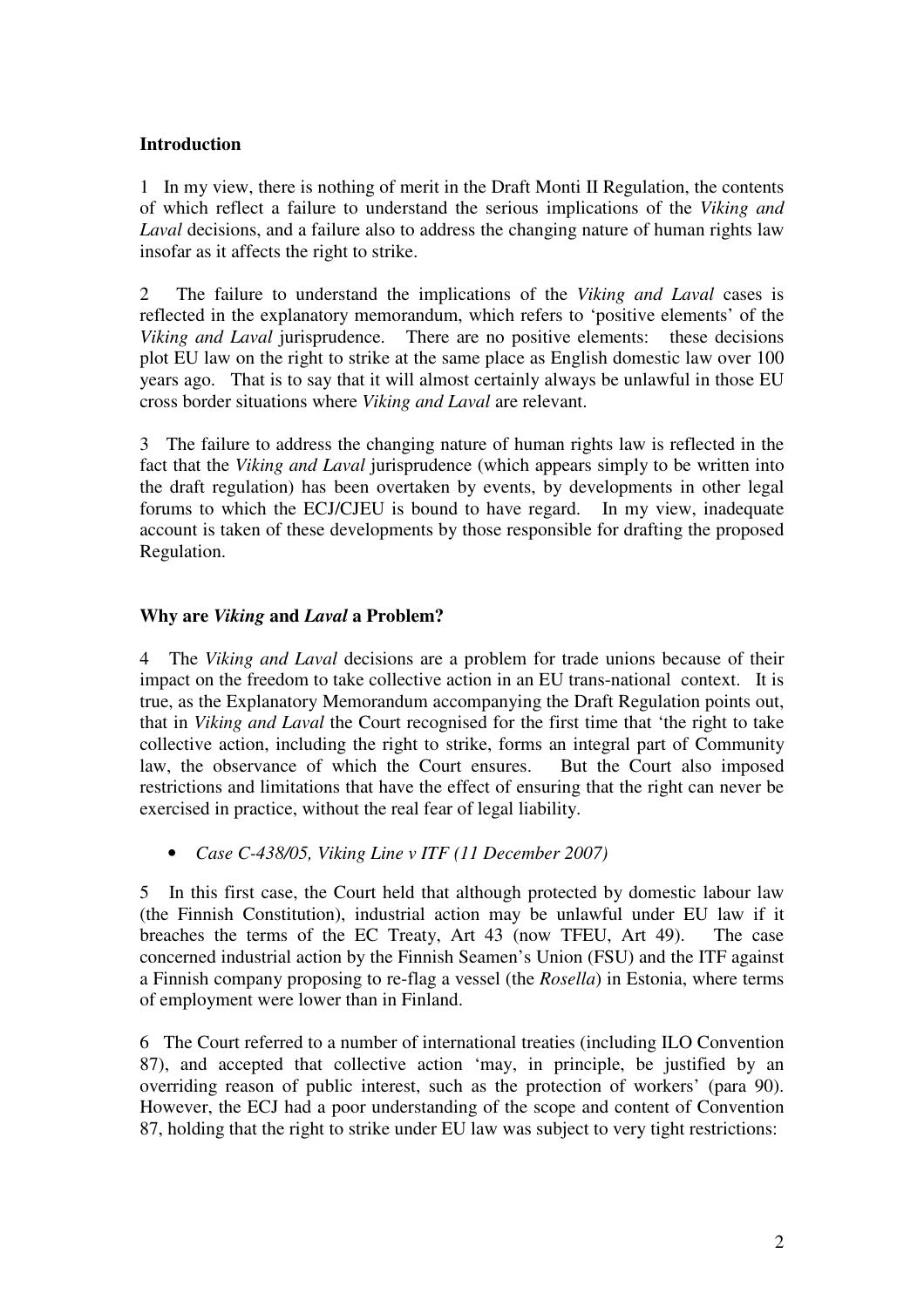- First, collective action may only be taken in exceptional circumstances. According to the Court at para 81: 'as regards the collective action taken by FSU, even if that action – aimed at protecting the jobs and conditions of employment of the members of that union liable to be adversely affected by the reflagging of the *Rosella* – could reasonably be considered to fall, at first sight, within the objective of protecting workers, such a view would no longer be tenable if it were established that the jobs or conditions of employment at issue were not jeopardised or under serious threat'.
- Secondly, even if the collective action falls within this narrow band of permissibility, it may only be taken if it is 'suitable' and 'necessary'. According to the Court at para 84: if 'the jobs or conditions of employment of the FSU's members liable to be adversely affected by the reflagging of the *Rosella* are in fact jeopardised or under serious threat, it would then have to ascertain whether the collective action initiated by FSU is suitable for ensuring the achievement of the objective pursued and does not go beyond what is necessary to attain that objective'.
- Thirdly, in determining what is necessary for these purposes, the trade union is required first to exhaust any other methods of dispute resolution. According to the Court at para 87: 'whether or not the collective action at issue in the main proceedings goes beyond what is necessary to achieve the objective pursued, it is for the national court to examine, in particular, on the one hand, whether, under the national rules and collective agreement law applicable to that action, FSU did not have other means at its disposal which were less restrictive of freedom of establishment in order to bring to a successful conclusion the collective negotiations entered into with *Viking*, and, on the other, whether that trade union had exhausted those means before initiating such action'.

7 For the avoidance of doubt, it ought to be said that the *Viking* decision imposes restraints only in relation to collective action with an EU trans-national dimension, which concerns the movement of an enterprise from one EU country to another EU country.

• *Case C-341/05, Laval v Svenska Byggnadsarbetareforbundet (18 December 2007)* 

8 In this case, the Court held that, although protected by Swedish national law, (i) collective action by Swedish unions, (ii) designed to compel a Latvian contractor to pay Swedish rates determined by a Swedish collective agreement to his Latvian workers employed on Swedish building sites, (iii) may be unlawful under EU law if it breaches the terms of the EC Treaty, Art 49 (now TFEU, Art 56).

The ECJ acknowledged that the freedoms established in the EC Treaty could be subject to restrictions designed to protect fundamental rights (in this case the right to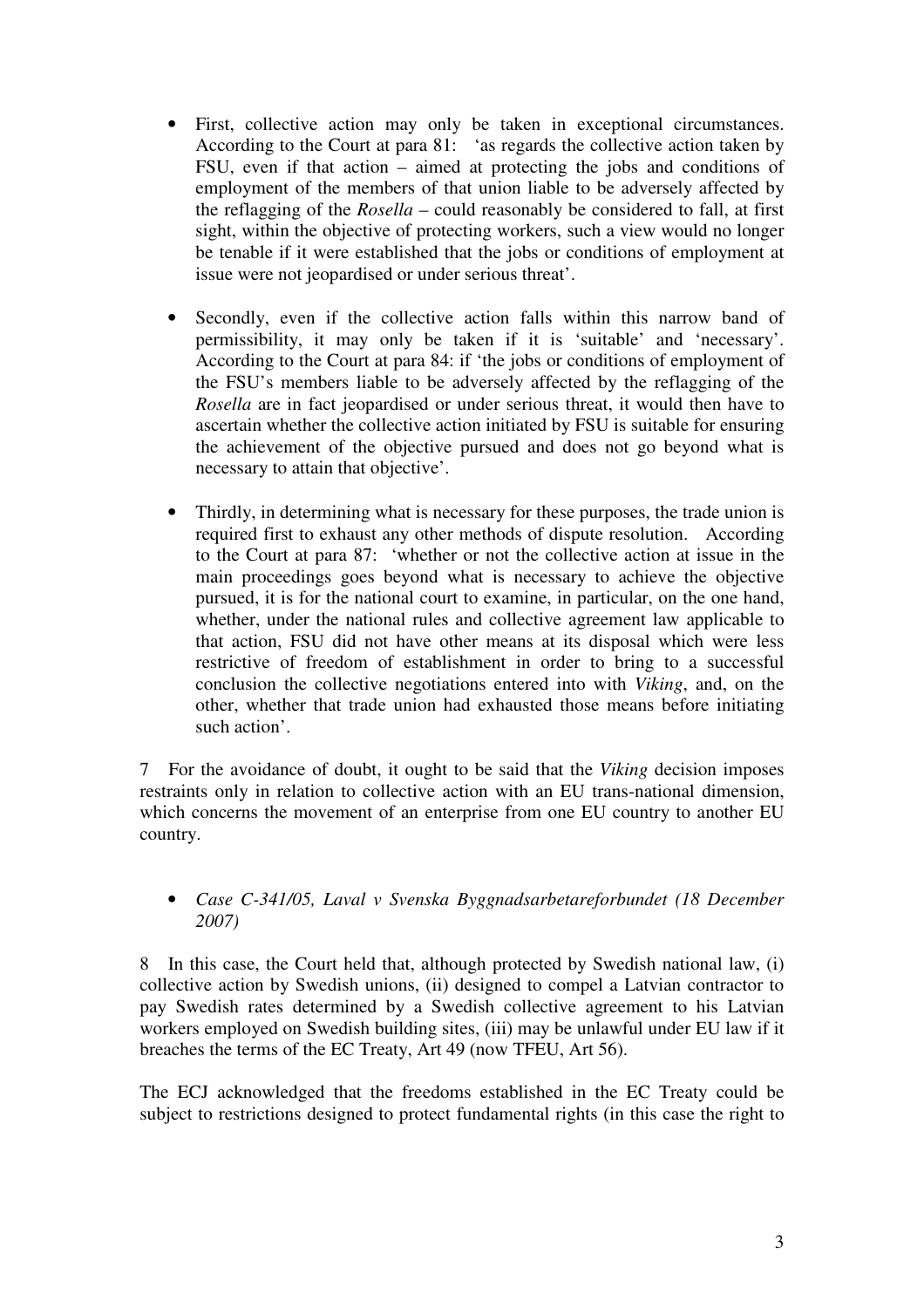strike).<sup>1</sup> Nevertheless, it was held that the collective action in this case could not be justified where it was being taken to compel the employer to comply with the terms of a collective agreement that had not been declared universally applicable. As a result:

- In systems (such as Sweden) **where national law does not require a posting employer to comply with a statutory minimum wage or with universally applicable collective agreements**, a trade union may not take collective action against a posting employer in order to secure a collective agreement, or to seek compliance with the terms and conditions of a collective agreement;
- In systems **where (i) national law requires a posting employer to comply with a statutory minimum wage, but (ii) there are no universally applicable collective agreements (as defined)**, it is now unclear whether a trade union may take collective action with a view to requiring the posting employer to pay higher wages than the minimum set down in statute;
- In systems **where national law requires a posting employer to comply with universally applicable collective agreements (as defined)**, it is now unclear whether a trade union may take collective action to require the posting employer to observe terms and conditions of employment on matters which fall outside the minimum list of mandatory items in article 3(1) of the PWD.

9 What is more, it would appear that industrial action for these purposes will be unlawful, regardless of whether its purpose is to (i) protect standards in collective agreements from being undercut, or (ii) protect posted workers from being exploited in the domestic labour market, or (iii) both.

### **ILO Convention 87**

10 Although the ECJ acknowledged the importance of ILO Convention 87, it did not do enough to ensure compliance with ILO standards, and in particular ILO Conventions 87 and 98. Although EU Member States have a duty to comply with EU law, they all also have an obligation to comply with ILO Conventions 87 and 98. $2$ The application of *Viking and Laval* in the domestic courts of EU Member States has been the subject of complaints to the ILO supervisory bodies, which have made it very clear that the law as developed by the ECJ is not consistent with obligations arising under ILO Conventions 87 and 98.

 $\overline{a}$ <sup>1</sup> As in *Viking*, the Court referred to a number of international treaties (including ILO Convention 87), to support the view that 'the right to take collective action' must be 'recognised as a fundamental right which forms an integral part of Community law'.

 $2^2$  On the duty of governments committed to the rule of law to comply with international legal obligations, see the famous lecture by Lord Bingham, 'The Rule of Law' [2007] CLJ 67.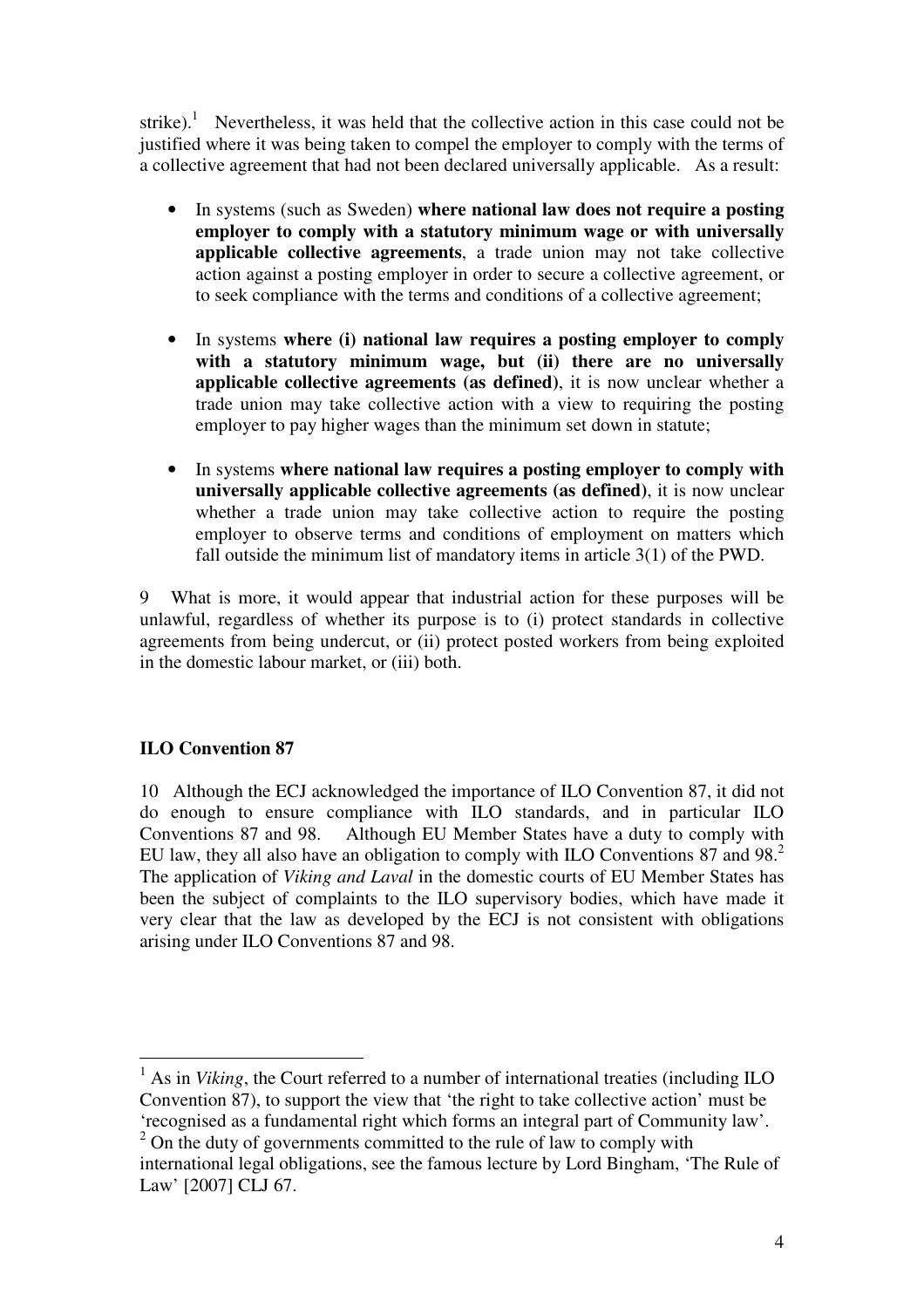# • **The** *BALPA* **case**

11 So far as the specific impact of *Viking* on trade union autonomy and the right of workers and their organisations to take collective action to protect their interests is concerned, this has already been seen in the *BALPA* case, which led to a complaint to the ILO from the United Kingdom. In that case, British Airways' pilots were In that case, British Airways' pilots were concerned about their employer's decision to base part of its operations in France, and the implications this might have for their terms and conditions of employment. The union sought various assurances from the company and when negotiations failed, the union conducted a strike ballot in accordance with the detailed procedures of British law, and otherwise acted in accordance with British legislation (which itself has been found to breach ILO and Council of Europe standards, $3$  and which is now the subject of several complaints to the ECtHR).

12 BALPA were threatened with legal action by the employer not because the union had acted in breach of domestic law, but because its proposed action would constitute a breach of the employer's right under the EC Treaty, Art 43 (now TFEU, Art 49) following the decision in *Viking*. BALPA then took the unusual step of seeking a declaration in the High Court that its action was lawful, while the employer counterclaimed seeking (in the words of Mr John Hendy QC, counsel for the union) 'unlimited damages, including damages in respect of damage alleged to have been sustained by it by the mere fact that BALPA had served notice to ballot for strike action'. The union's action for a declaration was discontinued only three days after it commenced, and the industrial action was discontinued for fear that it might be unlawful, with the risk that the union might be liable in damages for all the losses suffered by the employer as a result of the dispute.

13 Having discontinued the domestic litigation, BALPA made a complaint to the ILO Freedom of Association Committee, a complaint that was referred in turn to the ILO Committee of Experts. The latter has now reported twice on the complaint, making it clear in uncompromising terms that the effect of *Viking* as reflected in *BALPA* was to take the United Kingdom even deeper in breach of Convention 87. In 2010, the Committee of Experts challenged the very basis of the decision in *Viking* by reporting that

The Committee observes that when elaborating its position in relation to the permissible restrictions that may be placed upon the right to strike, it has never included the need to assess the proportionality of interests bearing in mind a notion of freedom of establishment or freedom to provide services. The Committee has only suggested that, in certain cases, the notion of a negotiated minimum service in order to avoid damages which are irreversible or out of all proportion to third parties, may be considered and if agreement is not possible the issue should be referred to an independent body (see 1994 General Survey on Freedom of Association and Collective Bargaining, para 160). The Committee is of the opinion that there is no basis for revising its position in this regard.

 $\overline{a}$ <sup>3</sup> See http://www.ilo.org/ilolex/cgi-lex/countrylist.pl?country=(United+Kingdom).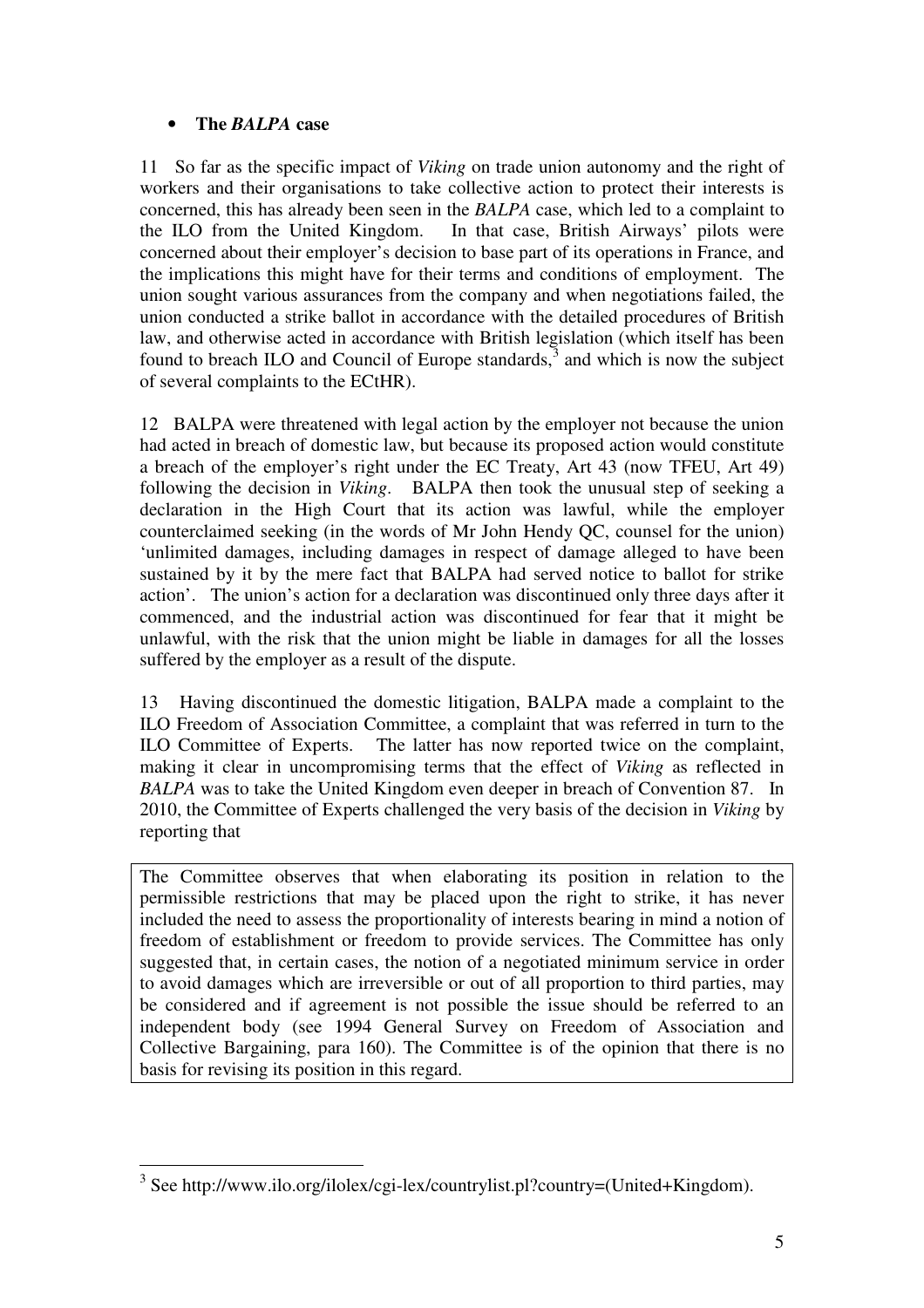14 In the same report, the Committee also observed 'with serious concern', the practical limitations on the effective exercise of the right to strike of the BALPA [members] in this case'. According to the Committee, 'the omnipresent threat of an action for damages that could bankrupt the union, possible now in the light of the *Viking* and *Laval* judgments, creates a situation where the rights under the Convention cannot be exercised'. Although no judgment was granted by the domestic courts in the *BALPA* case, the Committee considered that there was nevertheless 'a real threat to the union's existence and that the request for the injunction and the delays that would necessarily ensue throughout the legal process would likely render the action irrelevant and meaningless'.<sup>4</sup>

15 The Committee revisited this matter in 2011, again expressing concern that 'the doctrine that is being articulated in these ECJ judgments is likely to have a significant restrictive effect on the exercise of the right to strike in practice in a manner contrary to [Convention 87]'. The British government had responded to the Committee's 2010 observations by contending that the problems in the *BALPA* case arose as a result of its obligations derived from EU treaties, which it was powerless unilaterally to address by domestic legislation. In once again recalling its 'serious concern', the Committee responded by observing that

protection of industrial action in the country within the context of the unknown impact of the ECJ judgments referred to by the Government (which gave rise to significant legal uncertainty in the *BALPA* case), could indeed be bolstered by ensuring effective limitations on actions for damages so that unions are not faced with threats of bankruptcy for carrying out legitimate industrial action. The Committee further considers that a full review of the issues at hand with the social partners to determine possible action to address the concerns raised would assist in demonstrating the importance attached to ensuring respect for this fundamental right. The Committee therefore once again requests the Government to review the [domestic legislation], in full consultation with the workers' and employers' organizations concerned, with a view to ensuring that the protection of the right of workers to exercise legitimate industrial action in practice is fully effective, and to indicate any further measures taken in this regard.

### • **The** *Laval* **case**

16 One of the issues left unresolved in the *BALPA* case was the question of liability in damages for action by a trade union in breach of EC Treaty, Arts 43 and 49 (now TFEU, Arts 49 and 56). BA had claimed at one point that its losses would run to

 $\overline{a}$ <sup>4</sup> The Committee was also concerned that 'in the current context of globalization, such cases are likely to be ever more common, particularly with respect to certain sectors of employment, like the airline sector, and thus the impact upon the possibility of the workers in these sectors of being able to meaningfully negotiate with their employers on matters affecting the terms and conditions of employment may indeed be devastating'.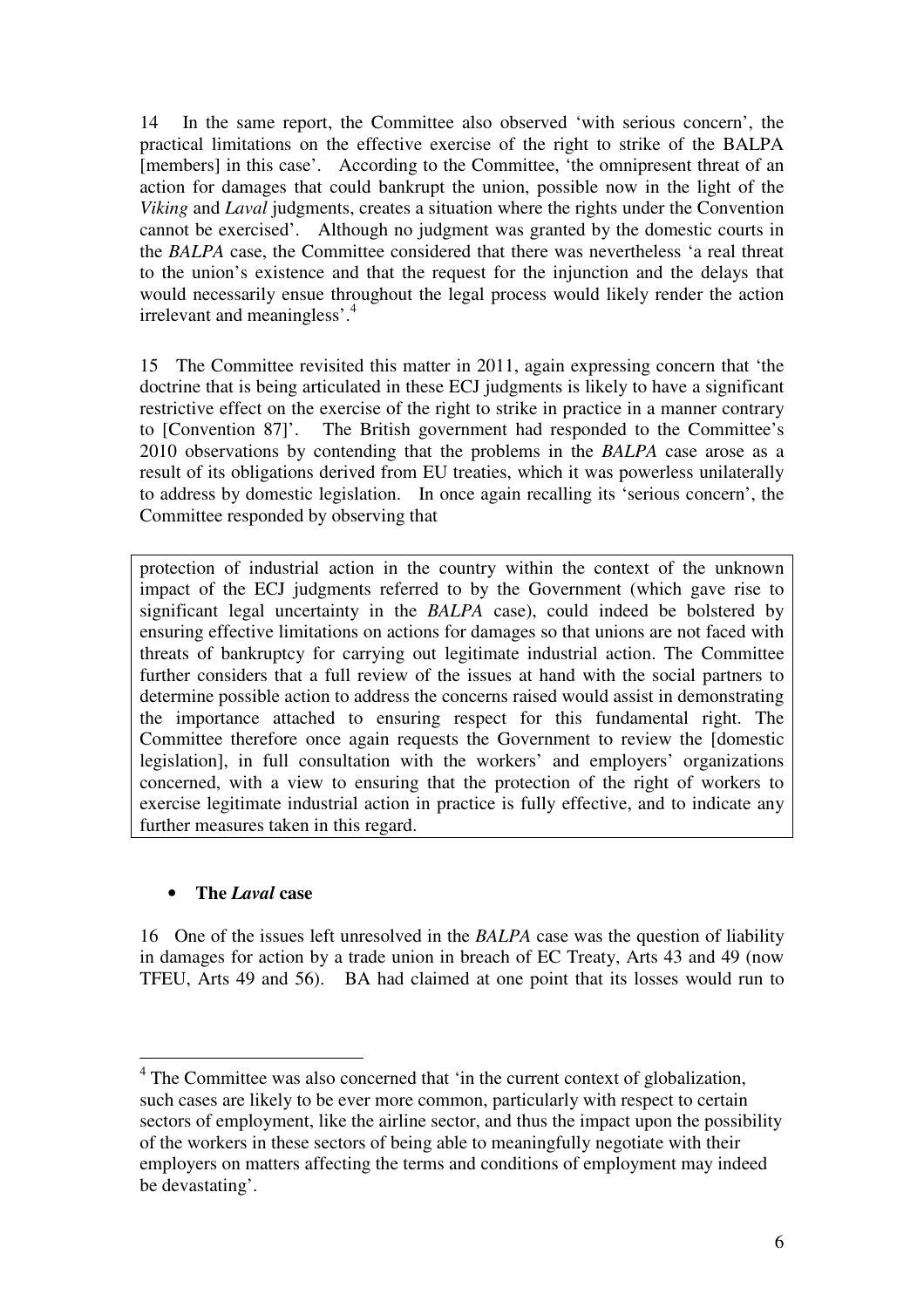£100 million per day,<sup>5</sup> of which it is unclear how much could be recovered from the trade union under EU law. However, even the possibility that damages could be unlimited would be a severe chill on the freedom of the trade union to take collective action. The question was not addressed in the *Viking* case, as there were no further legal proceedings. The dispute between the enterprise and the trade unions was settled out of court, and the terms of the settlement are confidential.

17 In the *Laval* case, however, the matter was returned to the Swedish Labour Court on the question of the remedy for the company. Final judgment was delivered in 2 December 2009, dealing exclusively with liability.<sup>6</sup> Although the action had previously been found lawful under Swedish law, on this occasion the unions did not contest the claim – in the light of the ECJ decision – that the action was unlawful under the directly effective provisions of EU law. In dealing with the question of liability, the Swedish Labour Court accepted that there was a principle of EU law that damages may be awarded against one private party in proceedings brought by another private party, provided the claim involves the violation of a right which is said to have 'horizontal direct effect'. In this case it was held that EC Treaty, Art 49 (now TFEU, Art 56) has 'horizontal direct effect', and therefore could be enforced by *Laval* against the trade unions. According to the Labour Court –

The actions of the Labour Unions at issue, the industrial actions, in accordance with the European Court of Justice's preliminary ruling, constituted a serious violation of the treaty, as they were in conflict with a fundamental principle in the treaty, the freedom to provide services. Even if the right to take industrial action has also been recognized by the European Community as a fundamental right, it was found that the actual industrial actins, despite their objectives of protecting workers, are not acceptable as they were not proportionate. The Labour Court finds that the stance of the European Court o Justice in these issues entails in this case that there is a violation of EC law that is sufficiently clear. The requisites for damage liability exist therewith.

18 The national unions (the Swedish Building Workers' Union and the Swedish Electricians' Union) were found liable in damages for violating the EU rights of Laval, even though the action of the unions was lawful under the national law of Sweden. Damages were assessed in total at SEK 3,1555,000 (circa EUR 342,000), this constituting the total of SEK 550,000 (c EUR 60,000) by way of general damages; SEK 2,129,739 (c EUR 230,000) by way of litigation costs; and SEK 475,000 (c EUR 52,000) by way of interest. Laval failed in its attempt to recover economic damages, because it had not shown that it had suffered the loss in question. In addition, the defendant unions also incurred significant – though unspecified – litigation costs involved in proceedings before the domestic courts and the ECJ. Payment was made in October 2010 after the company applied to the Swedish Enforcement Authority for enforcement of the Labour Court's order.

<sup>5</sup> See K D Ewing and J Hendy, 'The Dramatic Implications of *Demir and Baycara'* (2010) 39 ILJ 2, at p 44, f/n 173. John Hendy QC was counsel for the union in the case.

<sup>&</sup>lt;sup>6</sup> This account is based on briefing material supplied by LO.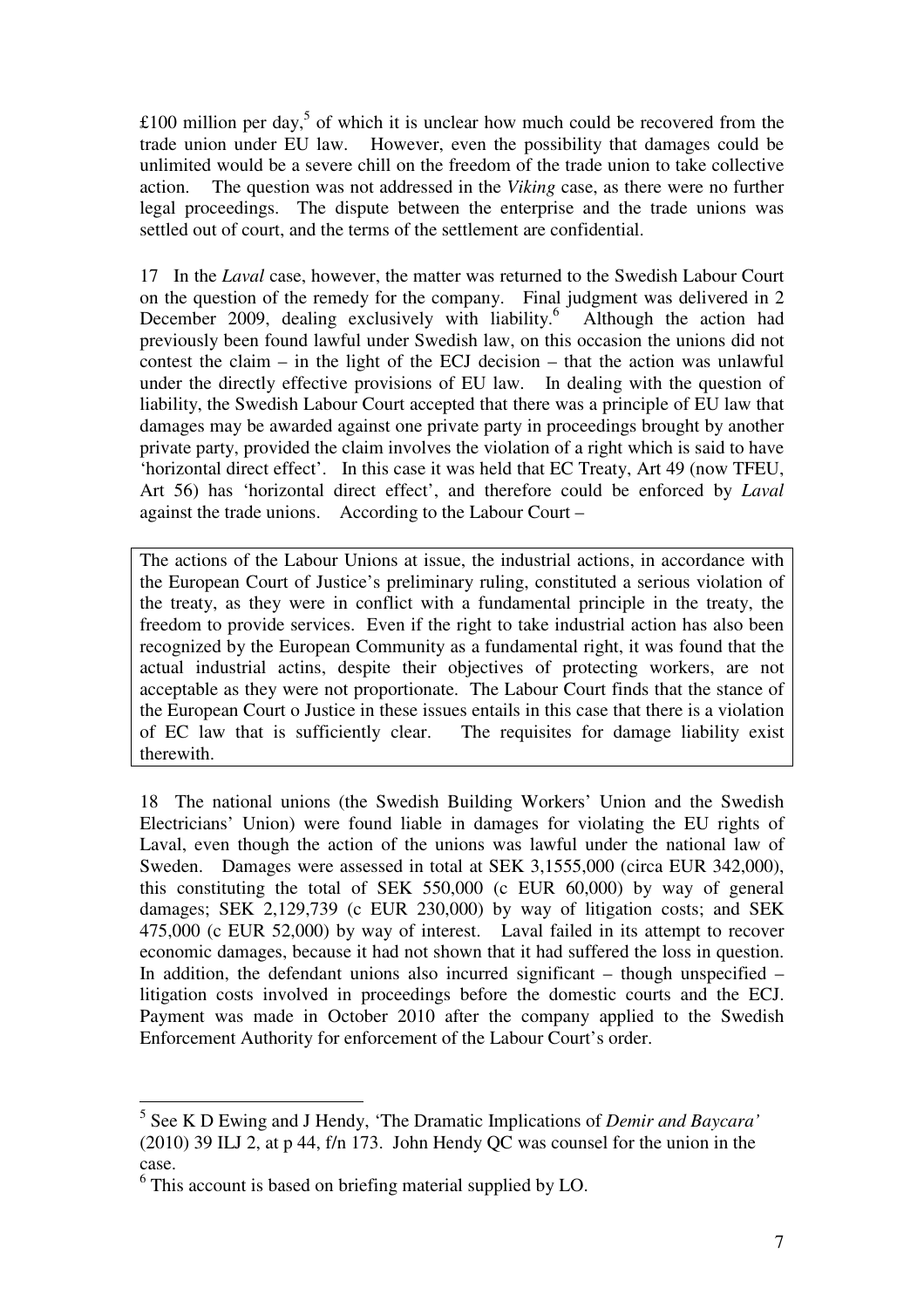19 The *Laval* case has now been raised before the ILO Committee of Experts as part of its supervision of ILO Conventions 87 and 98. In its report for 2011, the Committee noted comments made by the Swedish Trade Union Confederation (LO) and the Swedish Confederation of Professional Employees (TCO) about the implications of the decision for ILO Convention 98 in particular. According to the Committee, the LO and the TCO referred to 'the ex post facto application of the interpretation given to European Union law in the *Laval* judgment with regard to the industrial action giving rise to that case and the punitive damages and legal fees levied against the unions'. The concern here – also raised to no avail before the Labour Court – was that the union was being held liable for action which had been declared lawful at the time is was taken, and only became unlawful by virtue of an unexpected and unanticipated decision of the ECJ. **As a matter of principle, it is strongly arguable that liability should be limited to losses incurred after 18 December 2007 (the date of the ECJ decision).** 

20 In its 2011 report, the Committee also observed that the matters raised by the LO and the TCO touched upon both ILO Conventions 87 and 98, and that the unions 'highlighted the intrinsic link between collective bargaining rights and effective industrial action'. Given the importance of the matters raised by the LO and the TCO, and the significance of the potential effect of legislative measures taken in Sweden (which themselves have given cause for concern), the Committee requested the Swedish government 'to monitor the impact of these legislative changes on the rights under the Convention and provide a detailed report in time for its examination at the Committee's next meeting in November-December 2011'. It is essential, however, in view of the EU-wide implications of the *Laval* decision (and its progeny in the shape of *Ruffert* and *Luxembourg*), that the Committee should at some point address directly the question whether these decisions are compatible with Convention 87 (in the case of *Laval*), and Convention 98 (in the case of *Laval*, *Ruffert* and *Luxembourg*).

### **European Convention on Human Rights**

21 Although of the greatest importance, *Viking* and *Laval* are thus not the last word on the questions they address. In an altogether separate development, the ECtHR made an equally momentous contribution to labour law within a year of these decisions being published. In so doing, *Demir and Baycara v Turkey*,<sup>7</sup> opened up the ECHR to trade union rights in a way quite anticipated. Together with the ILO jurisprudence, the ECtHR has cast a long shadow over the decisions in *Viking and Laval*, by emphasising the shifting sands on which the latter were built. In reaching its decisions in these cases, the ECJ took into account the ECHR as part of the general principles of law. The content of these principles has changed markedly in light of *Demir and Baycara*, with implications which are considered below.

# • **ECHR and Trade Union Rights**

22 The application in *Demir and Baycara v Turkey* related to the invalidation of a collective agreement between a local government employer and a trade union. The applicants (representatives of the union party to the agreement) argued that the

<sup>&</sup>lt;sup>7</sup> [2008] ECHR 1345. See Ewing and Hendy, above.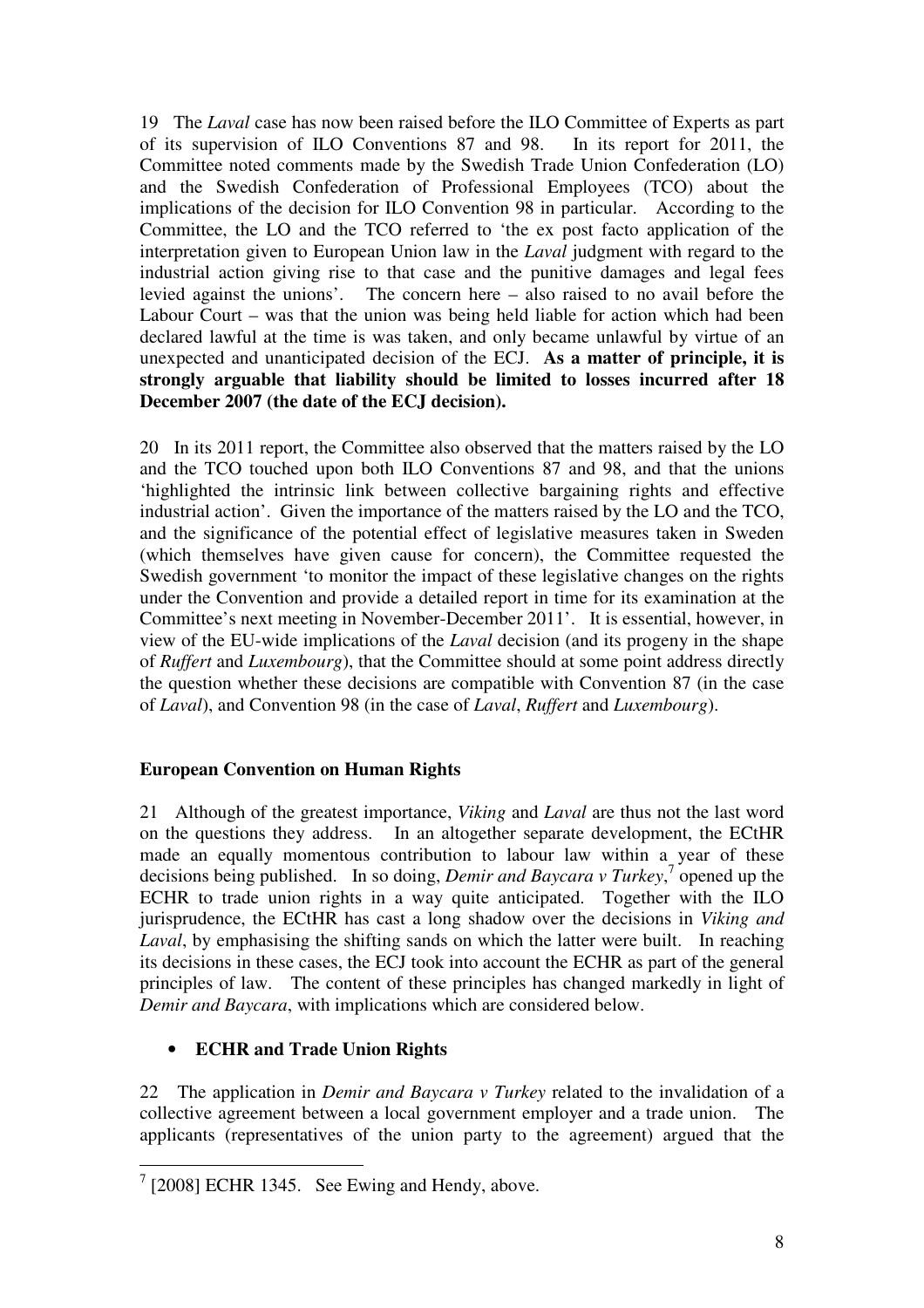invalidation of the agreement violated their right to freedom of association under ECHR, Art 11, and in 2006 the second section of the ECtHR unanimously agreed, insofar as the domestic courts had declared the collective agreement to be null and void.

23 The Turkish government asked for the matter to be referred to the Grand Chamber, $8$  which in 2008 returned a 17-0 decision upholding the second section of the Court. This was a bold decision, which required the Grand Chamber to overrule earlier established case law decided in the 1970s that had emphasized that while Art 11(1) requires Member States to ensure that trade unions are free to pursue their members' interests generally, it does not guarantee to trade unions any particular form of trade union action.

24 In upholding the complaint, the Court relied heavily on a number of international treaties, including ILO Conventions 98 and 151, both of which Turkey had ratified. But it also referred to the Council of Europe's Social Charter, Art 6(2), which Turkey has not accepted,<sup>9</sup> and the EU Charter of Fundamental Rights,<sup>10</sup> which Turkey is not in a position to ratify. In considering these sources, the Court made clear that it was deferring to the relevant supervisory bodies (the ILO Committee of Experts and the Council of Europe's Social Rights Committee) for their interpretation.<sup>11</sup> The Court also looked for guidance to law and practice of other European states.

25 It was thus held that the right to bargain collectively is now protected by Art 11(1). Crucially important was the approach of the Court to Art 11(2). Here the Court engaged in a familiar analysis and considered whether the restrictions on the Art 11(1) right were 'prescribed by law' and in 'pursuit of a legitimate aim'. Having answered both questions in the affirmative, the Court then considered whether the restrictions were 'necessary in a democratic society', for the purposes of which the government had to demonstrate a 'pressing social need'. Here the ECtHR said:

164. The Court, performing its own examination, considers that at the material time a number of elements showed that the refusal to accept that the applicants, as municipal civil servants, enjoyed the right to bargain collectively and thus to persuade the authority to enter into a collective agreement, did not correspond to a 'pressing social need'.

165. Firstly, the right for civil servants to be able, in principle, to bargain collectively, was recognised by international law instruments, both universal (see paras 147-148 above) and regional (see paras 149, 150 above). Moreover, an examination of European practice shows that this right was recognised in the majority of member States (see paras 52 and 151 above).

<sup>&</sup>lt;sup>8</sup> For details of this procedure, see ECHR, Art 43.

<sup>&</sup>lt;sup>9</sup> Under the Social Charter and the Revised Social Charter, it is possible to ratify without accepting all of its provisions.

<sup>&</sup>lt;sup>10</sup> The EU Charter provides by Art 28 that 'Workers and employers, or their respective organisations, have, in accordance with Community law and national laws and practices, the right to negotiate and conclude collective agreements at the appropriate levels and, in cases of conflicts of interest, to take collective action to defend their interests, including strike action'.

<sup>11</sup> *Demir and Baykara*, above, paras 43, 50, 166.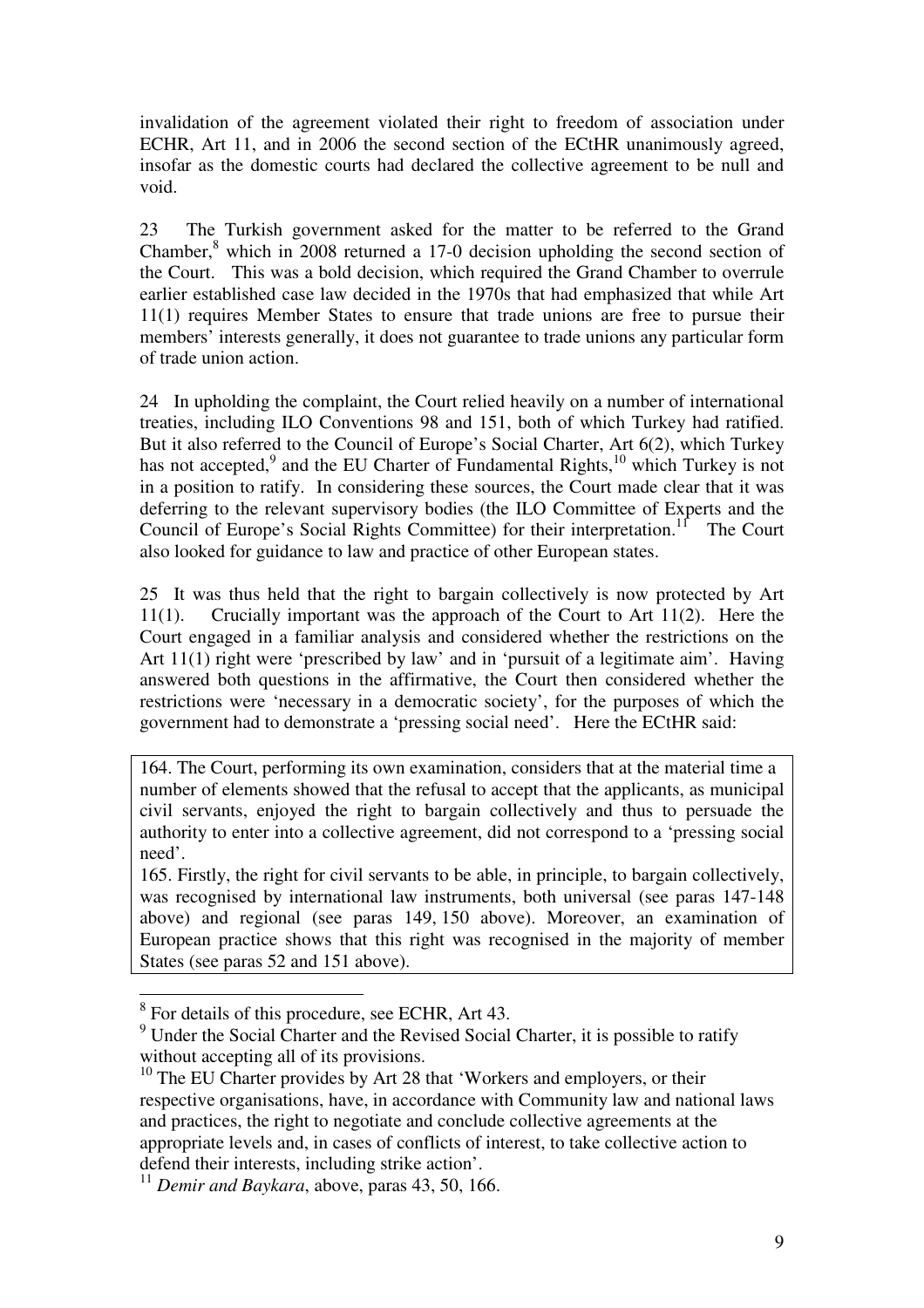166. Secondly, Turkey had in 1952 ratified ILO Convention 98, the principal instrument protecting, internationally, the right for workers to bargain collectively and enter into collective agreements (see paras 42-43 and 151 above). There is no evidence in the case file to show that the applicants' union represented 'public servants engaged in the administration of the State', that is to say, according to the interpretation of the ILO's Committee of Experts, officials whose activities are specific to the administration of the State and who qualify for the exception provided for in Art 6 of ILO Convention 98.

**26 This strikes me as being extremely important. Whether or not it meant to do so, what the ECtHR is emphasising here is that in order to determine whether a restriction on Convention rights is proportionate or not, it is necessary to have full regard to relevant international treaties. The Court here is asking three very simple but highly relevant questions: (i) is the restriction consistent with an appropriate international labour convention (in this case ILO Convention 98); (ii) has the respondent (in this case Turkey) ratified the international labour convention in question; and (iii) is the restriction at issue in the case before the Court one which is permissible under the international labour convention in question (in this case ILO Convention 98, Art 6)?** 

**27 It would thus appear to be very difficult to conclude that a restriction on Convention rights will be proportionate, if the restriction is inconsistent with the international labour conventions that informed the scope of the rights in the first place. ILO conventions now set the benchmark for both the substance of the Art 11(1) right, and the circumstances in which it may be qualified under Art 11(2). The importance of ILO standards and the related jurisprudence was emphasised again by the Grand Chamber in a more recent case, this time involving an unsuccessful claim by a trade unionist dismissed for his trade union activities. In that case, the application failed partly because the restriction in question could be seen to be justified under the relevant ILO instrument.<sup>12</sup>**

### • **ECHR and the Right to Strike**

28 *Demir and Baycara v Turkey* was concerned with collective bargaining rather than collective action. But the arguments presented by the Court for recognising the right to collectively bargain under the umbrella of Art 11 apply with equal force to the right to collective action. In *Enerji Yapi-Yol Sen v Turkey*, <sup>13</sup> the ECtHR applied the principles in *Demir and Baykara* to a circular published by the Prime Minister's Public-Service Policy Directorate banning public-sector workers from taking part in a one day strike organised by the public service trade union confederation. The strike was designed to secure a collective agreement, and despite the order, a number of trade union members took part in the action for which they were disciplined by their employer.

<sup>12</sup> *Palomo Sanchez v Spain* [2011] ECHR 1319.

<sup>&</sup>lt;sup>13</sup> Application No 68959/01, 21 April 2009.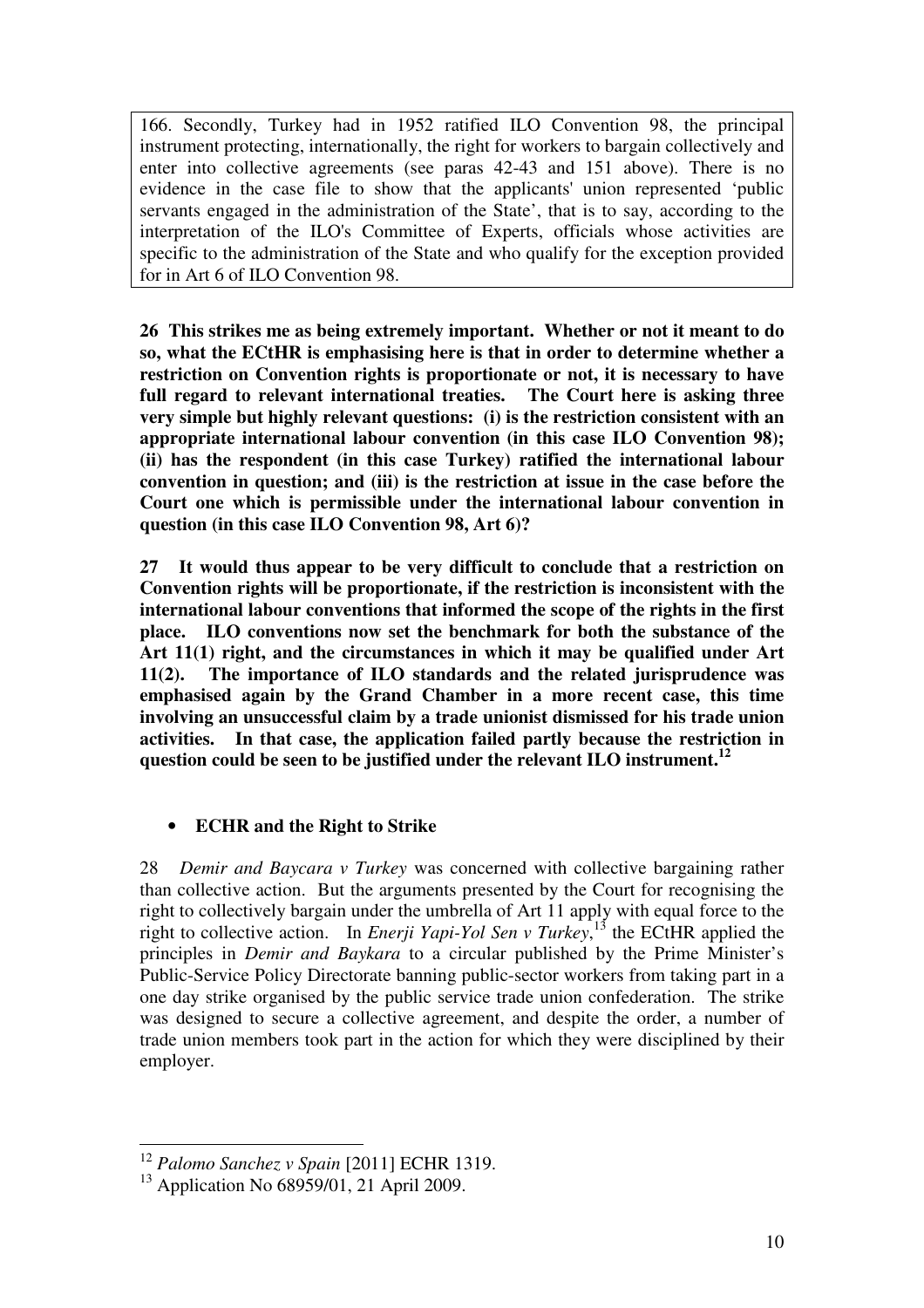29 In upholding the complaint by the union, the Court is said to have acknowledged that

The right to strike was not absolute and could be subject to certain conditions and restrictions. However, while certain categories of civil servants could be prohibited from taking strike action, the ban did not extend to all public servants or to employees of State – run commercial or industrial concerns. In this particular case the circular had been drafted in general terms, completely depriving all public servants of the right to take strike action.<sup>14</sup>

30 It is also reported that by joining the action, the members of the applicant trade union had simply been making use of their Art 11(1) freedom, the effect of the disciplinary action being to discourage trade union members and others from exercising their 'legitimate right to take part in such one-day strikes or other actions aimed at defending their members' interests'.<sup>15</sup> So far as Art  $11(2)$  is concerned, the Turkish government had failed to justify the need for the impugned restriction in a democratic society. According to the Court, the ban did not answer a 'pressing social need', and there had been a disproportionate interference with the union's rights.

31 Apart from extending *Demir and Baycara* from collective bargaining to collective action, *Enerji-Yapi Yol Sen* is important for raising a number of questions about (i) the nature of the right to strike, (ii) the scope of the right to strike, and (iii) the type of restrictions that would constitute a violation of the right to strike. In three cases decided since *Enerji-Yapi Yol Sen,* these points do not appear to have been formally addressed. A clear picture is nevertheless beginning informally to arise. Thus, so far as the first question is concerned, it would appear that the right to strike is a right of both the union and individual workers, albeit that it is a right that can be exercised by individuals only when acting collectively.

32 This means that a restriction on the right of the union would be a breach, as would a penalty imposed on the individual. Not only that: as the *Enerji-Yapi Yol Sen* case makes clear, a penalty imposed on the individual may also constitute a breach of the union's right, albeit vicariously. As indicated in the *Wilson and Palmer*  case in 2002,<sup>16</sup> this is not unusual in the context of earlier ECtHR decisions, and would seem to follow inexorably from a system of jurisprudence that purports to track ILO developments. *Viking*, *Laval* (and *BALPA*) were however fairly straightforward, the threat arising clearly and unequivocally to the freedom of the trade unions directly, the threats being directed at the unions rather than their members.

33 So far as (ii) the scope of the right to strike is concerned, it is clear that it applies to traditional trade union matters, such as a strike to secure a collective agreement (as in *Enerji Yapi –Yol Sen*), or a national strike day aimed at improving the terms and conditions of employment (*Saime Ozcan v Turkey*),<sup>17</sup> or a public demonstration to defend the living conditions of public servants (*Karacay v Turkey*).<sup>18</sup> More

 $14$  Ibid.

 $15$  Ibid.

<sup>16</sup> *Wilson and Palmer v United Kingdom* [2002] ECHR 552.

 $17$  Application No 22943/04.

 $18$  Application No 6615/03.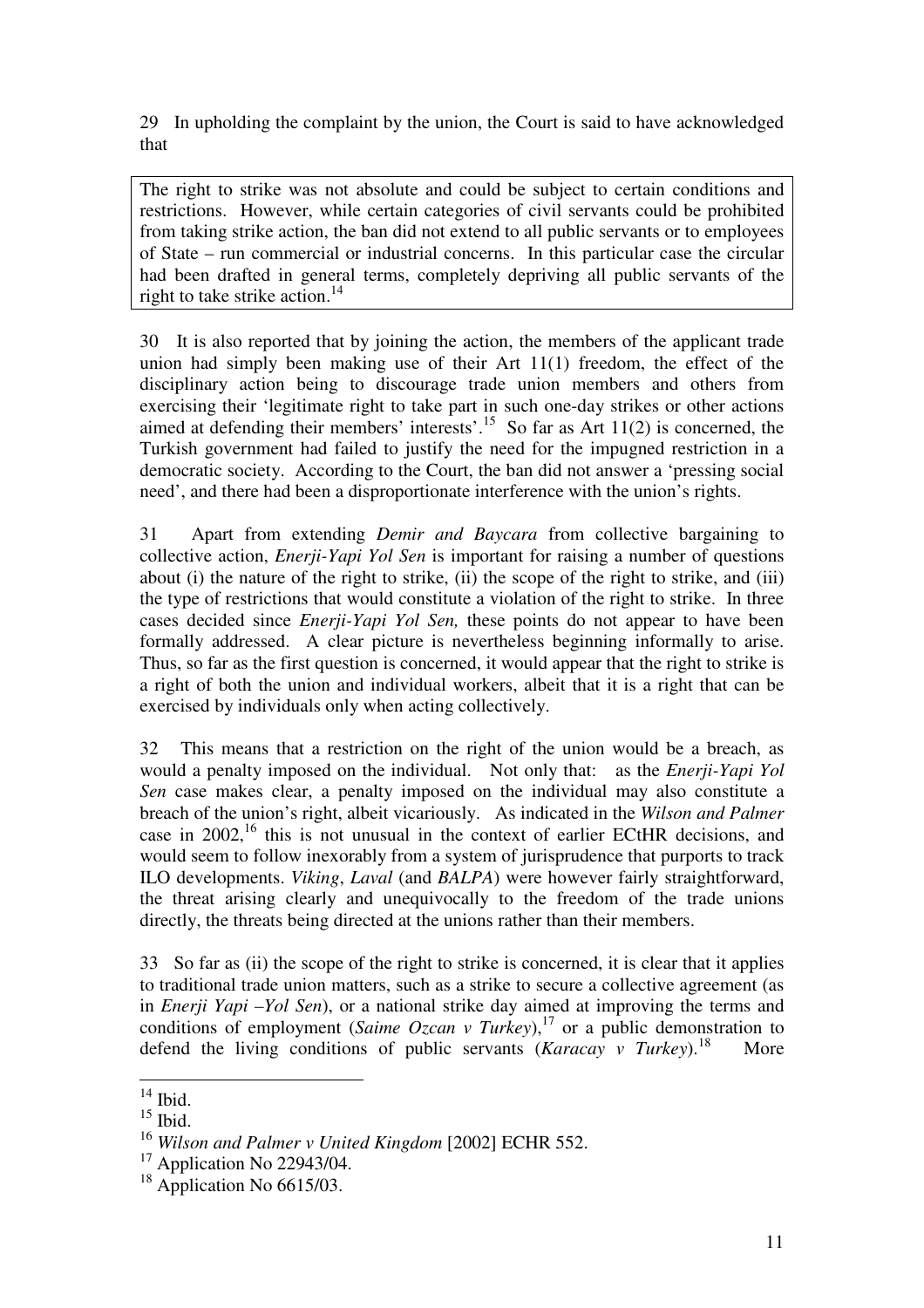significant perhaps is *Kaya and Seyhan v Turkey<sup>19</sup>* in which Art 11 was found to have been breached where sanctions were imposed on two public servants who had taken part in a strike about what appears to have been the re-organisation of the public service, a matter which at the time was the subject of discussion in Parliament.

34 So far as (iii) - the type of restrictions that would constitute a violation of the right to strike - is concerned, the ECtHR has taken a remarkably robust approach, condemning a wide range of State and employer responses. In *Saime Ozcan* the imposition of criminal penalties on a schoolteacher for taking part in a strike was unexpectedly found to be a breach, even though the conviction was subsequently quashed. In other cases less serious penalties have been found to constitute a breach: in *Enerji – Yapi Yol Sen*, the circular and the attendant disciplinary action was found to be a breach, while in *Danilenkov v Russia* a breach was established by discrimination against strikers in the subsequent allocation of work assignments and in selection for redundancy. $20$ 

# **Why is Monti II Inadequate?**

35 Qualifications of the right to strike introduced by *Viking and Laval* are a clear and present danger to trade union freedom, and have no parallel in the domestic law of any national labour law system with which I am familiar. That danger arises for two reasons: first, for applying restrictions that make it virtually impossible to take industrial action in disputes with an EU trans-national dimension; and secondly, for opening up the question of trade union liability in damages where these opaque boundaries are exceeded. As already indicated, the Draft Monti II Regulation fails adequately to meet these concerns.

### • **Failure to Reflect Developments after** *Viking* **and** *Laval*

36 The first weakness of Monti II is that it writes into a legislative form and preserves in aspic a judicial formulation that was out of date within a year of its expression. Particularly significant is Art 2(2), which provides that

In specific circumstances, the exercise of the right to take collective action, including the right or freedom to strike, may have to be reconciled with the requirements relating to the rights and economic freedoms enshrined in the Treaty, in particular the freedom of establishment and to provide services cross border, in accordance with the principle of proportionality.

37 This seems to me to represent no more and no less than the writing across into legislative form the restrictions on the right to strike formulated judicially in *Viking*. This is despite the fact that the decisions of the ECJ will surely now have to be reconsidered in the light of both the ILO jurisprudence and the ECtHR developments,

 $19$  Application No 30946/04.

<sup>20</sup> *Danilenkov v Russia*, Application No. 7336/01. Most unexpected perhaps was *Kaya and Seyhan* where the applicants were disciplined for leaving their workstations without authority, the discipline taking the form of a warning that they must be 'more attentive to the accomplishment of [their] functions and to [their] behaviour'.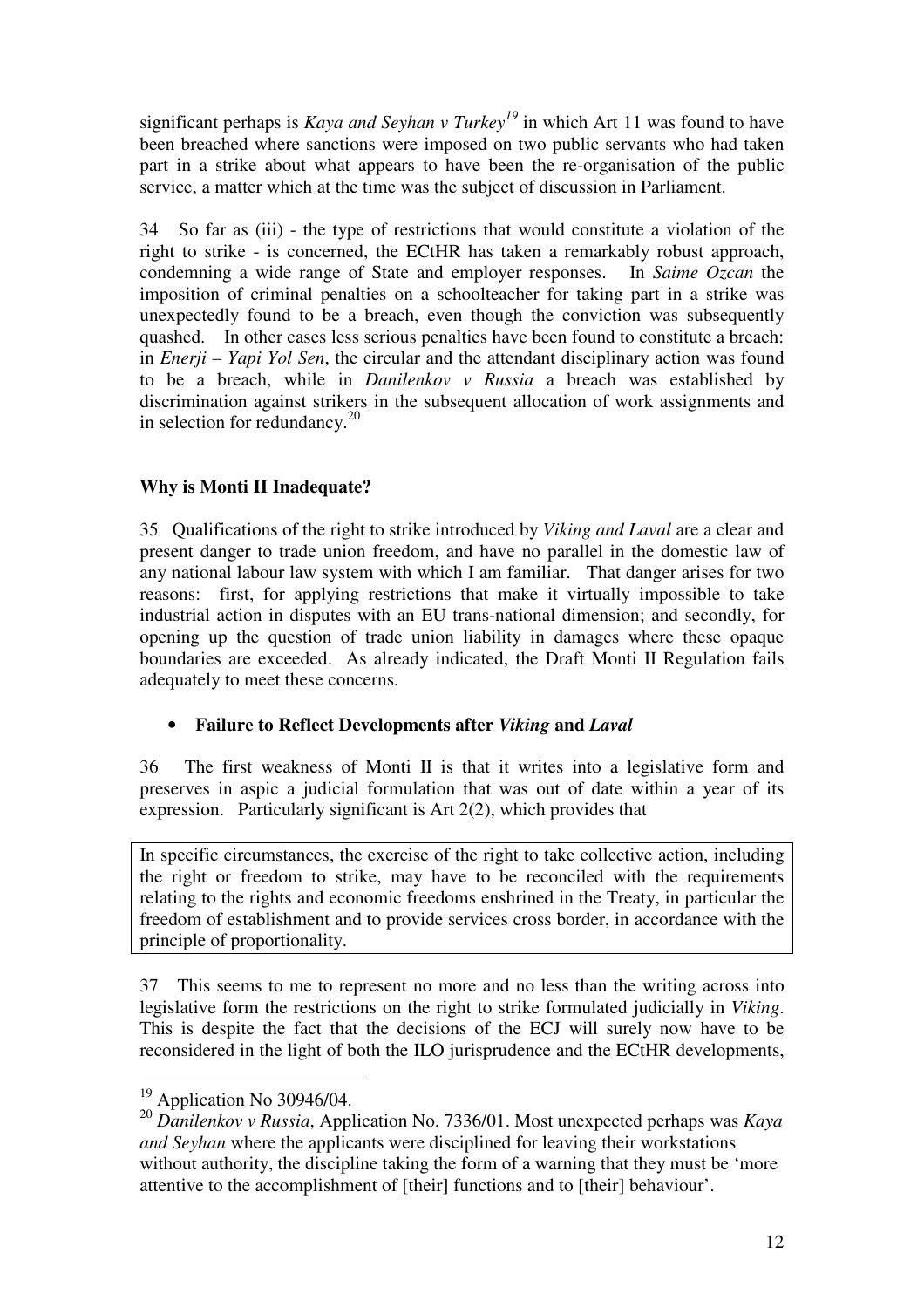especially if it is the case (as the ECJ/CJEU claims it to be) that 'the protection of fundamental rights is a legitimate interest which, in principle, justifies a restriction of the obligations imposed by Community law, even under a fundamental freedom guaranteed by the Treaty, such as the free movement of goods' (*Viking*, para 45).

38 As we have seen, since *Viking and Laval* it has been established that the ECHR, Art 11(1) protects both the right to bargain collectively and the right to take collective action, including the right to strike. It is also clear from the cases that in determining both the content of the right and its permitted restrictions and limitations, it is necessary to have full regard to ILO Conventions and the accompanying jurisprudence of the supervisory bodies. It is at least strongly arguable that the general restrictions on the right to strike in *Viking and Laval* are inconsistent with this new approach.

39 Industrial action of the type contested in the *Viking and Laval* cases would almost certainly fall within the boundaries of the protected action recognized by the ECtHR discussed at paras  $27 - 33$  above: it was collective action by a trade union, for the purpose of protecting working conditions (*Viking*) or collective agreements (*Laval*), and involved restraints or restrictions by way of injunctions (in the case of *Viking*) and damages (in the case of *Laval*). Equally important, the ILO Committee of Experts had no difficulty with the nature of the action pursued in the *BALPA* case, which it clearly thought to be legitimate.

40 It is true that for the purposes of the ECHR, the right to take collective action is not unlimited, and that a balancing exercise is required for the purposes of Art 11(2). Here, it may be necessary to balance the Art 11(1) right to take collective action against the rights and freedoms of others, which conceivably could include the multinational corporation's freedom of establishment or freedom to provide services. But in determining whether there is 'a pressing social need' for these purposes, it will be necessary to consider whether the restrictions in question are consistent with ILO Convention 87.

41 As the *BALPA* case makes clear, however, both the **general** restriction introduced by the ECJ in *Viking* and *Laval,* and its anticipated **specific** application in the *BALPA* case, are inconsistent with the requirements of ILO Convention 87. As the ILO Committee of Experts pointed out in *BALPA*, the ILO jurisprudence 'has never included the need to assess the proportionality of interests bearing in mind a notion of freedom of establishment or freedom to provide services'. **In my view, Monti II thus reflects what may well have been the law on 11 and 18 December 2007; but it does not reflect the law as it is today.**

### • **Continuing Threat to Trade Union Freedom**

42 Given the failure of the Draft Monti II Regulation to take into account changing developments, it follows inexorably that the Draft – together with the *Viking* and *Laval* decisions it fossilizes – represents a continuing threat to trade union freedom, and makes absolutely no difference in practice to the legal position as it is today. This gives rise to two additional concerns, one of which is to be found in Art 3 of the Draft Regulation, which provides that -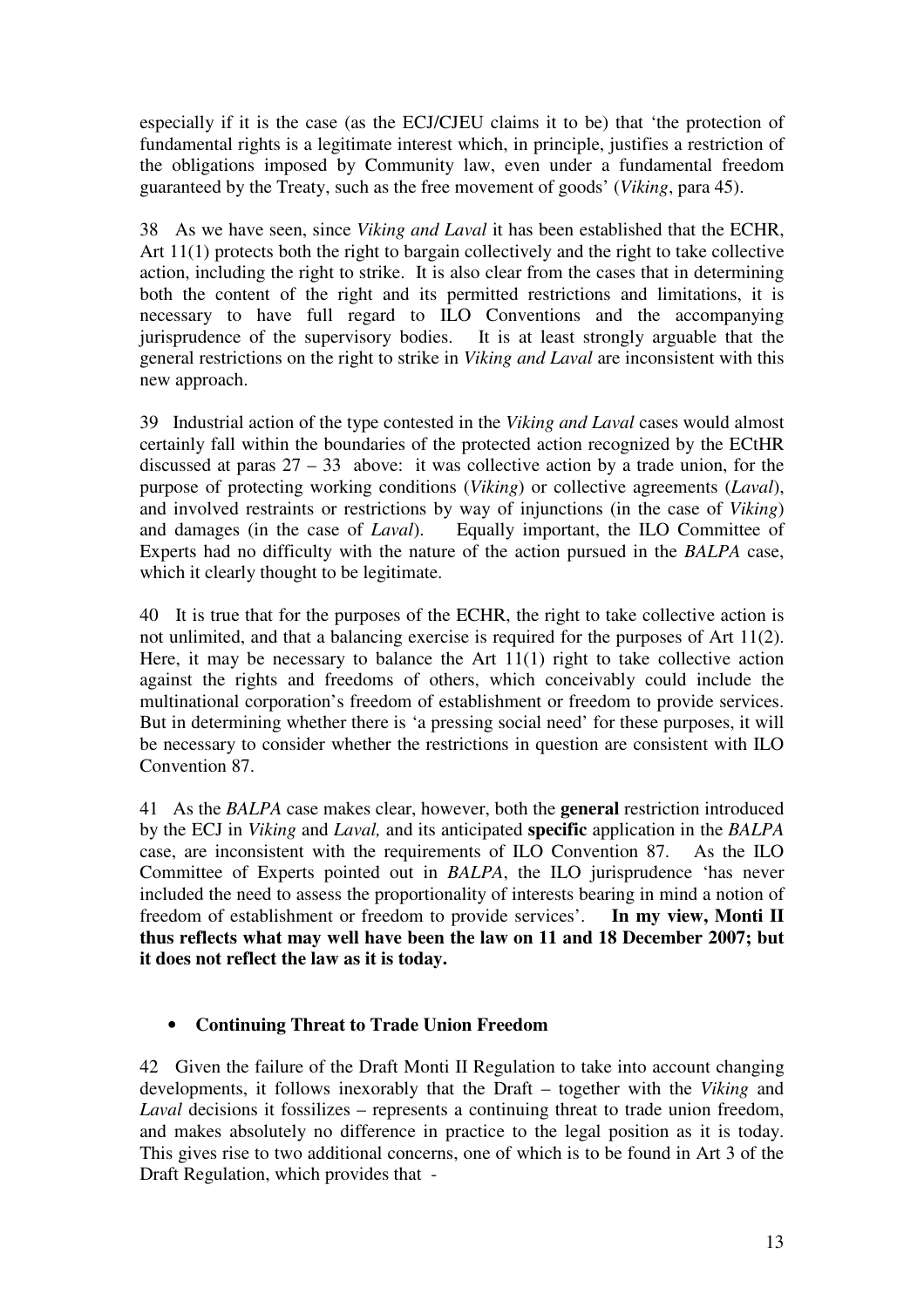In the case of labour disputes resulting from the exercise of the right or freedom to strike by one side of management and labour with the objective workers or workers' rights, it is ultimately for the national court in the Member State where the industrial action is planned or has started, which has single jurisdiction to assess the facts and interpret the national legislation, to determine whether and to what extent such collective action is suitable for ensuring the achievement of the objective(s) pursued and does not go beyond what is necessary to attain that objective . . . .

43 It is difficult to see this as anymore than a declaratory statement of the law as set down in *Viking*, with the result that it appears to add nothing and to change nothing. So much is clear from para 85 in *Viking*, where it is said that:

it is ultimately for the national court, which has sole jurisdiction to assess the facts and interpret the national legislation, to determine whether and to what extent such collective action meets [the] requirements [as to the legality of collective action].  $\cdot$ <sup>21</sup>

This may be acceptable in some countries where there is an autonomous Labour Court that enjoys the confidence of the labour movement and which can be relied upon to apply these vague principles in a fair and balanced way. But it is not a solution that is likely to inspire British trade unionists with confidence. It is true that the Court of Appeal has recently discovered ILO Convention 87 as well as the ECHR, Art  $11.^{22}$ But it is also true that there is no Labour Court in the United Kingdom, and that transnational industrial action cases are likely to begin life in the Commercial Court and to be heard by a judge with little or no labour law experience whatsoever.

44 It is inconceivable that the proposed Regulation will help trade unions in litigation before national courts. Admittedly, Art 2(1) of the Draft Monti II Regulation provides that 'no primacy' is to exist between economic freedoms and fundamental social rights. But this is implausible, and is either naïve or disingenuous. It is in the nature of disputes between economic freedoms and social rights that both cannot prevail simultaneously. Indeed, in the Explanatory Memorandum, it is explained that

While reiterating that there is no inherent conflict between the exercise of the fundamental right to take collective action and economic freedoms enshrined in and protected by the Treaty, in particular the freedom of establishment and to provide services, or primacy of one over the other, Art 2 clarifies that situations may arise in which their exercise may have to be reconciled in case of conflict, in accordance with the principle of proportionality (pp  $11 - 12$ ).

 $\overline{a}$  $2<sup>1</sup>$  The para continues: 'the Court of Justice, which is called on to provide answers of use to the national court, may provide guidance, based on the file in the main proceedings and on the written and oral observations which have been submitted to it, in order to enable the national court to give judgment in the particular case before it'. <sup>22</sup> *RMT v Serco Ltd* [2011] EWCA Civ 226.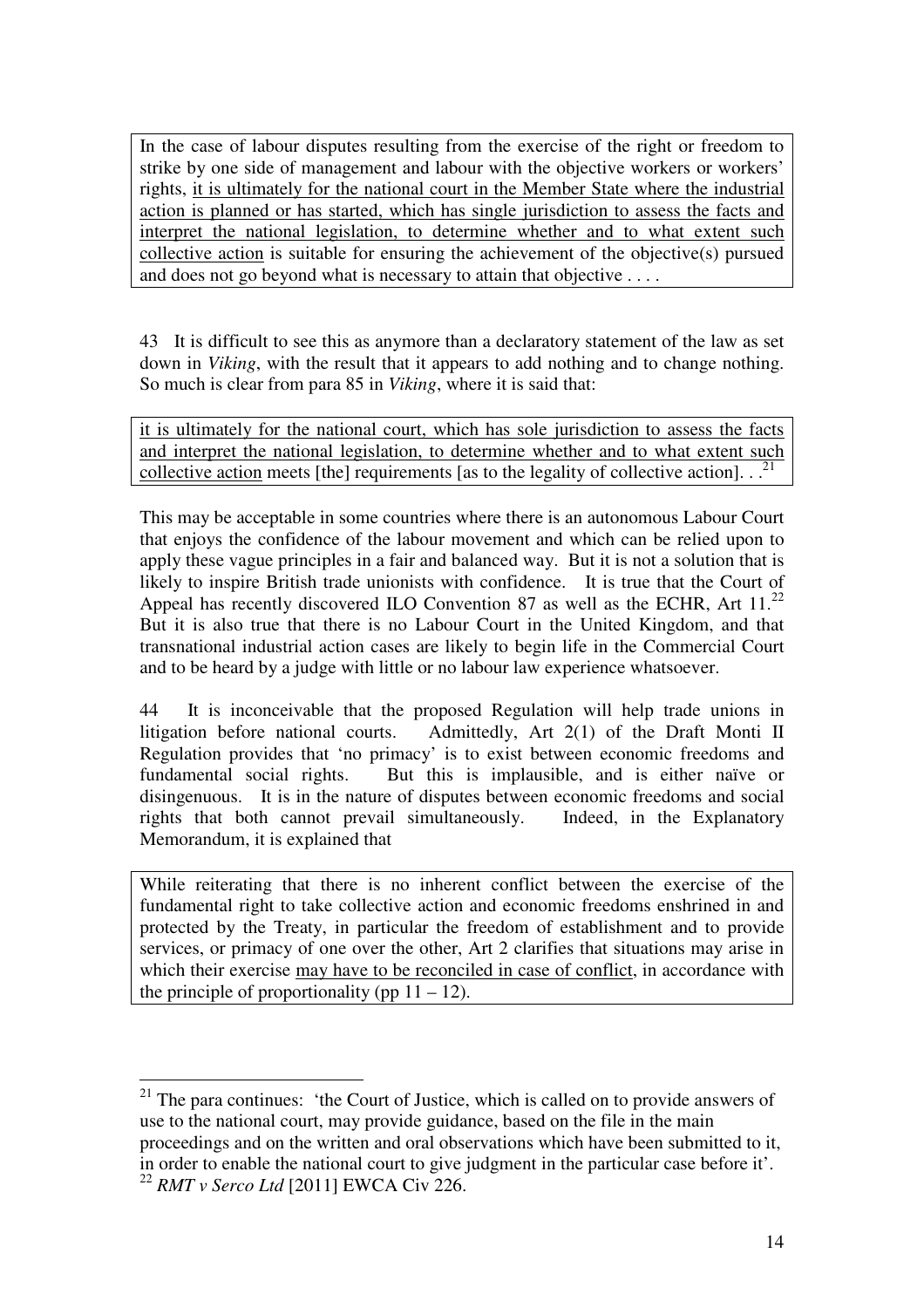45 Quite so. But it is almost certainly the case that in reconciling that conflict the courts are almost bound to reconcile it in favour of economic freedoms to restrain the right to strike. This will be particularly true in proceedings for an interim injunction, where the courts will not be in a position to say in advance of a full trial of the issue whether the action of the union was 'suitable' or 'necessary', or whether the union had exhausted all methods of dispute resolution. In such proceedings the English courts at least are not constrained by matters of law, but must also take into account a wider range of considerations. These include the financial implications for the employer and, the capacity of the defendant union to meet any damages should they lose at the trial in legal proceedings.

46 This is not a problem to be lightly diminished. It was a decision of the English Commercial Court that started the ball rolling in *Viking*, and it was the threat of an injunction by British Airways that led to the *BALPA* litigation. The latter brings into focus another failure of the Draft Monti II Regulation to make any difference to the *Viking* and *Laval* law. This is the fact that it does not address the 'omnipresent threat of an action for damages that could bankrupt the union', which according to the ILO Committee of Experts 'creates a situation where the rights under the Convention cannot be exercised'.

47 This latter problem with the Draft Monti II Regulation (the damages problem) arises in two respects, the first being the entrenchment of the *Viking* and *Laval* restrictions, which continue to make it very difficult for trade unions to know in what circumstances they can lawfully take industrial action and the circumstances in which they may be liable in damages. While this threat is left hanging as a result of opaque principles, no responsible trade union could now contemplate taking industrial action if there was any possibility that it could be unlawful under *Viking* and *Laval*, and that it could as a result lead to a liquidation of the union. Wide and general principles and ill-defined liability are the antithesis of the rule of law.

48 But it is not just the failure to address the lack of certainty about the circumstances in which damages can be awarded against a trade union (and perhaps also individuals involved in industrial action?). There is also the question of the amount of damages recoverable in any particular case. Even if steps were taken to clarify the rules about when collective action is banned because of the de facto overriding supremacy of the economic freedoms, the risk of unlimited damages will be a major de facto restraint on the freedom to take collective action, if trade unions are aware that one wrong move could lead to liquidation.

49 In the *BALPA* case, the ILO Committee of Experts referred to the need for national governments to introduce 'effective limitations on actions for damages so that unions are not faced with threats of bankruptcy for carrying out legitimate industrial action'. The ILO Committee of Experts is bound only to address national governments on this matter, the EU not being a member of the organization. It is, however, a matter of great regret that the Commission has not responded to this prompt from the Committee of Experts and taken steps in the Draft Monti II Regulation to address this question of liability. There will be no freedom to strike until it is addressed.